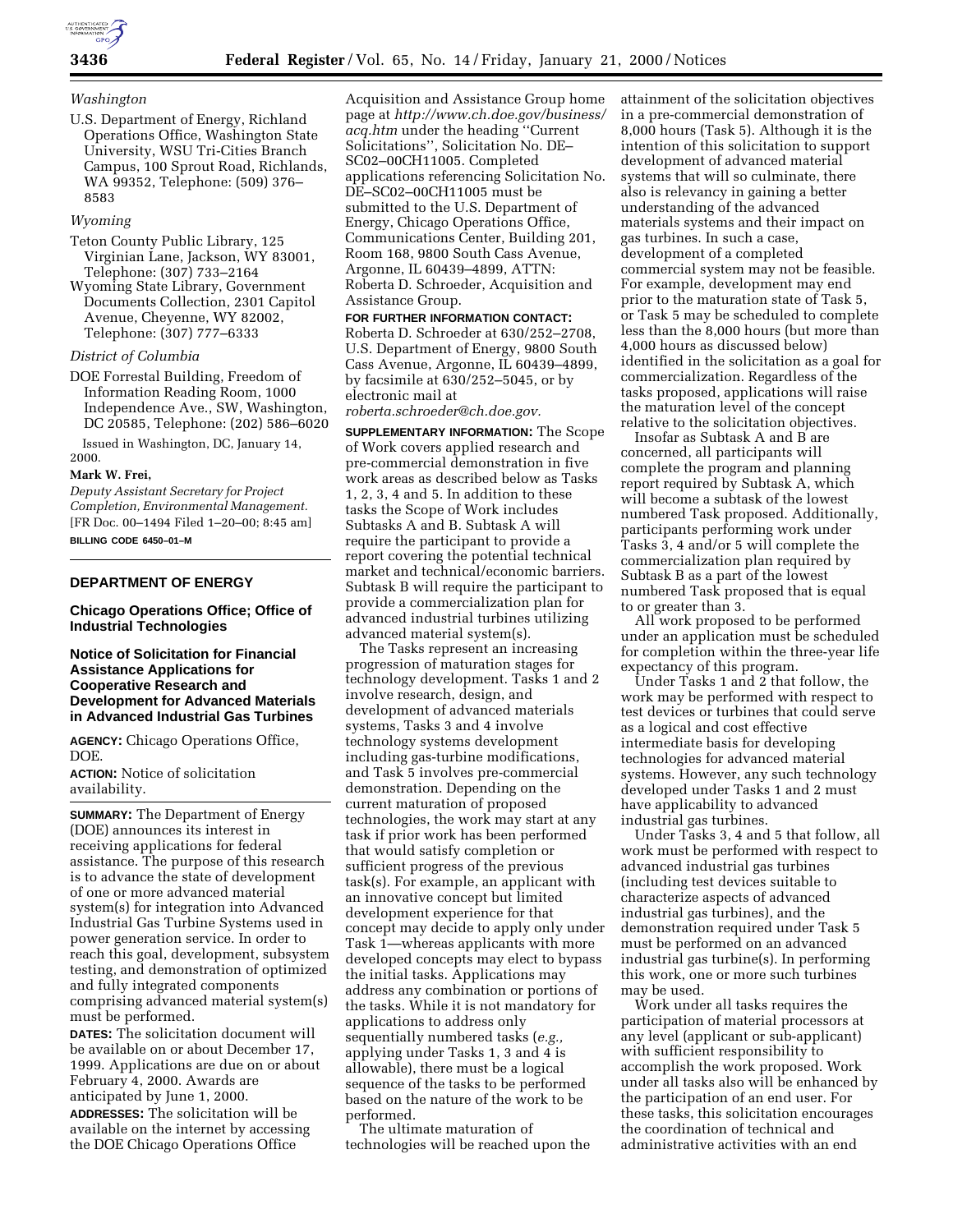user. Long-term demonstration under Task 5 must be conducted at a host site that is committed by the end user. We encourage the demonstration to be conducted at an Industry of the Future Company.

*Task 1*—The starting point of this task shall be, as a minimum, a technological concept(s) of an advanced material system(s) with prior experimental evidence of its potential for meeting the solicitation objectives. The participant will identify the form, function, and fit of all components necessary to execute the proposed technology. The participant also will develop preliminary component designs compatible with the properties of the advanced material system(s). The preliminary component designs will consider ease of manufacture and insertion and function of the component in the turbine. Testing on preliminary articles may be done at a scale suitable to confirm the design parameters that were used and to give qualitative and quantitative indications that the components will perform as planned.

*Task 2*—The participant will complete detailed designs of the selected system components. The design process will include the optimization and cost reduction of the processing, fabrication, and integration of the selected components into a viable turbine system. The components will be manufactured and the sub-system will be assembled. Development and testing will be done to verify and optimize the overall approach, to provide operating and control parameters during manufacture and use, and to provide full-scale definition such as allowable turbine operating ranges, sensitivity to fuel variability, and other factors affecting the performance and competitiveness of the turbine system.

*Task 3*—The design of an advanced industrial gas turbine will be adapted in parallel to component development to assure compatibility, optimum fit, and functionality. The work under this task will integrate hardware, controls, and operating procedures for startup, steady operation over the advanced industrial gas turbine's usual power range (for example 50% to 100% of rated output), planned changes (such as anticipated shutdown or transitions of operating load), and unexpected changes in power output (such as lost load) and determining energy efficiency and emissions.

*Task 4*—The applicant shall design and fabricate a complete advanced industrial gas turbine system that utilizes the components developed under Task 2 or elsewhere. The components shall exhibit the form,

function, and fit compatible with the modified advanced industrial gas turbine developed either under Task 3 or elsewhere. The applicant shall prove, either by subsystem rig testing or by demonstrating on an advanced industrial gas turbine, the ability of the subsystem components to perform as planned. Such testing shall include those sensors and controllers needed to maintain testing over the design operating range of the turbine. Test results shall include relationships among performance, efficiency, emissions, temperatures, and all other relevant parameters that quantify and qualify the system for commercial delivery. The proof testing shall be based on natural gas fuel or any other fuel with a viable market presence in the Industries of the Future such as waste fuels and biomass. Also, the market may require dual fuel capabilities. Such dual fuel capabilities may be considered in the design.

The completion of Task 4 would result in the assembly of an advanced industrial gas turbine that incorporates components completed under this task or elsewhere. The advanced industrial gas turbine shall be ready for insertion into a commercial package that is suitable for shipment, installation, and demonstration in the field under Task 5.

*Task 5*—A host site(s) will be selected for demonstration of the advanced industrial gas turbine qualified either by the completion of Task 4 or elsewhere. The participant will integrate the advanced industrial gas turbine with the balance of plant equipment such as a generator that is compatible with the needs of a specific host site(s). The completion of Task 5 would result in an 8000-hour demonstration of an advanced industrial gas turbine that can be reasonably expected to meet project objectives. At a minimum, the demonstration shall comprise 4000 hours of operation with natural gas fuel at a host site that is compatible with an operating rate of at least 4000 hours per annum.

The applicant shall complete a coordinated plan for the demonstration that incorporates the perspectives of all relevant parties, including the host site. The plan will also assign responsibilities on all matters necessary to execute the demonstration plan, such as business arrangements, balance of plant equipment, site construction, site integration, periodic inspections of hardware, visitations of third parties, data acquisition at the host site to verify expected benefits, and obtainment of environmental, construction, operating, and other permits.

In support of the Office of Industrial Technologies and the nation's industries, it is preferred that the demonstration be conducted at an Industry of the Future company. If it is not feasible to conduct the demonstration at an Industry of the Future company or if there are valid reasons to do the demonstration elsewhere, a host site other than Industry of the Future company may be considered. Host sites comprising buildings or natural gas and electric utility sites may be relevant to programs of the Office of Energy Efficiency and Renewable Energy, Office of Building and Community Systems and the Office of Power Technologies respectively. In such cases, every possible effort will be made to coordinate such demonstrations with these offices.

The demonstration shall be representative of significant market segments of the distributed power generation industry. As a result, the successful demonstration at the host site will be expected to exemplify the resolution of the typical barriers (such as technical, environmental, industry acceptance, and control issues related to the use of advanced material systems) that impede the widespread adoption of distributed generation. In this regard, all hours of operation accumulated under the demonstration shall be gained while generating electric power. Additionally, all such hours of operation shall be accumulated while the host site is interconnected to the existing local utility transmission and distribution grid that exists for the routine transmission and distribution of electric power. Accordingly, the balance of plant equipment shall be sufficient to generate and condition such electric power, and all hardware shall be provided for interconnection, transmission, and distribution on the local utility grid. (The sole use of isolation switches shall not be sufficient to meet this requirement.)

*Subtask A*—Subtask A is required for any applicant selected for award and is to be performed in conjunction with the lowest numbered task proposed. The completed report must be received within 90 days of award of the cooperative agreement and will be submitted in accordance with topical report requirements.

With emphasis on the Industries of the Future but not excluding other applications, the report will further define completed distributed generation and combined heat and power systems likely to be available at the successful completion of this project. The participant will identify and quantify the potential technical markets for such